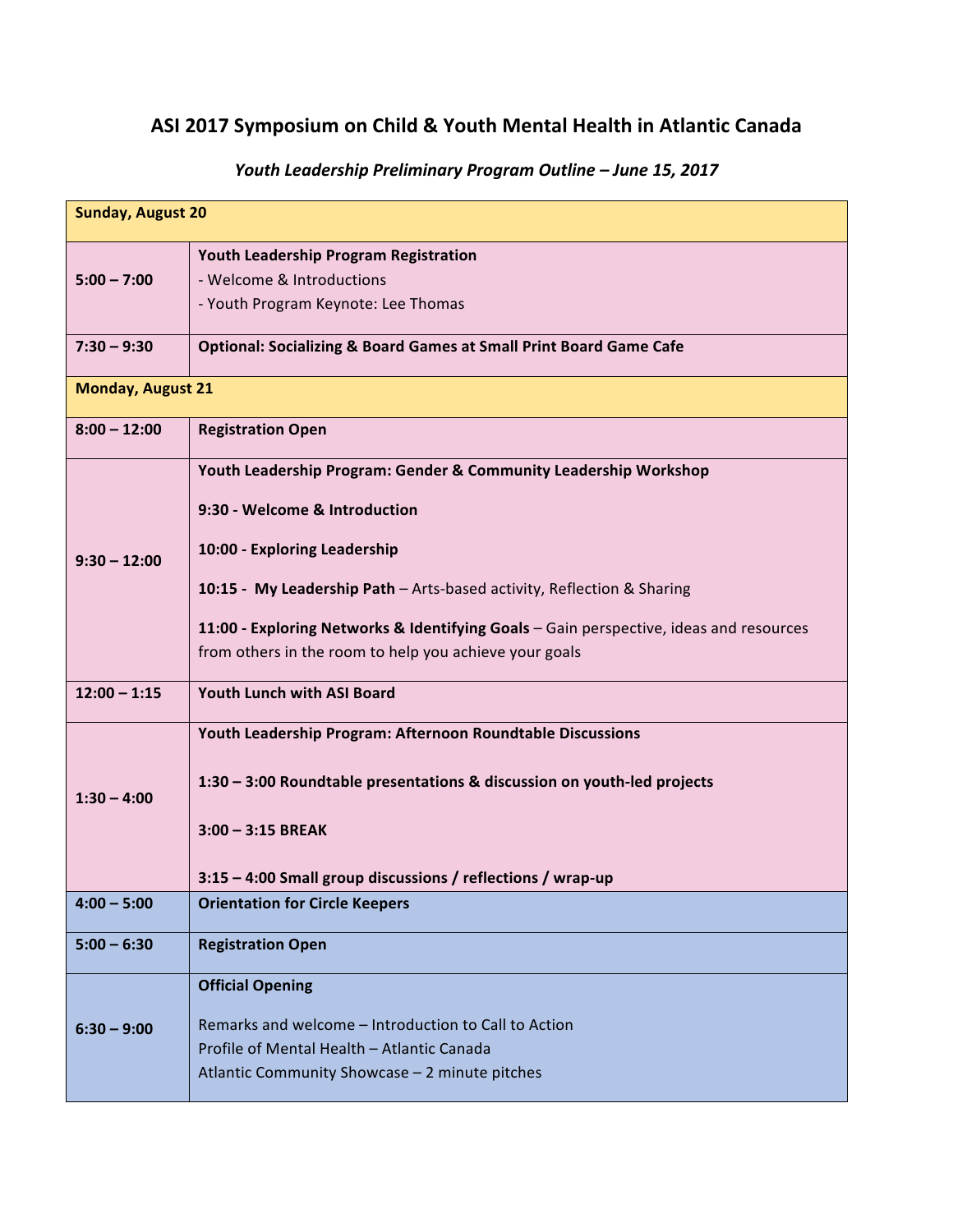|                           | Keynote Address - Think upstream - Are you ready for the promotion revolution?       |
|---------------------------|--------------------------------------------------------------------------------------|
|                           | Reception and Displays - Atlantic Community Showcase                                 |
|                           |                                                                                      |
| <b>Tuesday, August 22</b> |                                                                                      |
| $7:00 - 8:00$             | <b>Morning Exercise (optional)</b>                                                   |
| $8:30 - 9:00$             | <b>Aboriginal Opening</b>                                                            |
|                           | Welcome and Program Overview - Introduction to Call to Action, Writing Room and Flow |
|                           | of the Symposium                                                                     |
| $9:00 - 10:00$            | <b>Opening Plenary / Panel</b>                                                       |
|                           | What is evidence and its impact on mental health promotion policy and programs?      |
|                           | (3-person panel)                                                                     |
|                           | 1. Research                                                                          |
|                           | <b>Lived Experience</b><br>2.                                                        |
|                           | 3. Best/Promising/Wise Practice                                                      |
| $10:00 - 10:30$           | Mix & Mingle Break - Discussion of key concepts                                      |
| $10:30 - 11:00$           | <b>Plenary: Agreement on key concepts</b>                                            |
| 11:00 -11:30              | <b>Mapping our Networks</b>                                                          |
| $11:30 - 12:15$           | <b>Learning Circle #1</b>                                                            |
|                           | What are your hopes/objectives in attending the Symposium?                           |
|                           | How do the concepts discussed this morning relate to the work you do?                |
| $12:15 - 1:15$            | Lunch - Cafeteria                                                                    |
| $1:30 - 3:00$             | <b>Concurrent Sessions - Conversations with Researchers</b>                          |
|                           | 5 thematic sessions                                                                  |
|                           | 3 researchers per session, followed by discussion                                    |
|                           | What are the implications for policies and programs?                                 |
| $3:15 - 4:00$             | <b>Learning Circle #2</b>                                                            |
|                           |                                                                                      |
|                           | What is one key lesson learned today that you can take home?                         |
| $4:00 - 5:30$             | Mixed Media Networking Session - Building a shared agenda, vision                    |
|                           | Discussion tables for like-minded groups, e.g., Francophone, Aboriginal, provincial, |
|                           | newcomer, etc.                                                                       |
|                           | Use of art, music, writing to create a vision                                        |
|                           | Refreshments, ice cream station, cash bar                                            |
| 6:30                      | <b>Multicultural Dinner for all</b>                                                  |